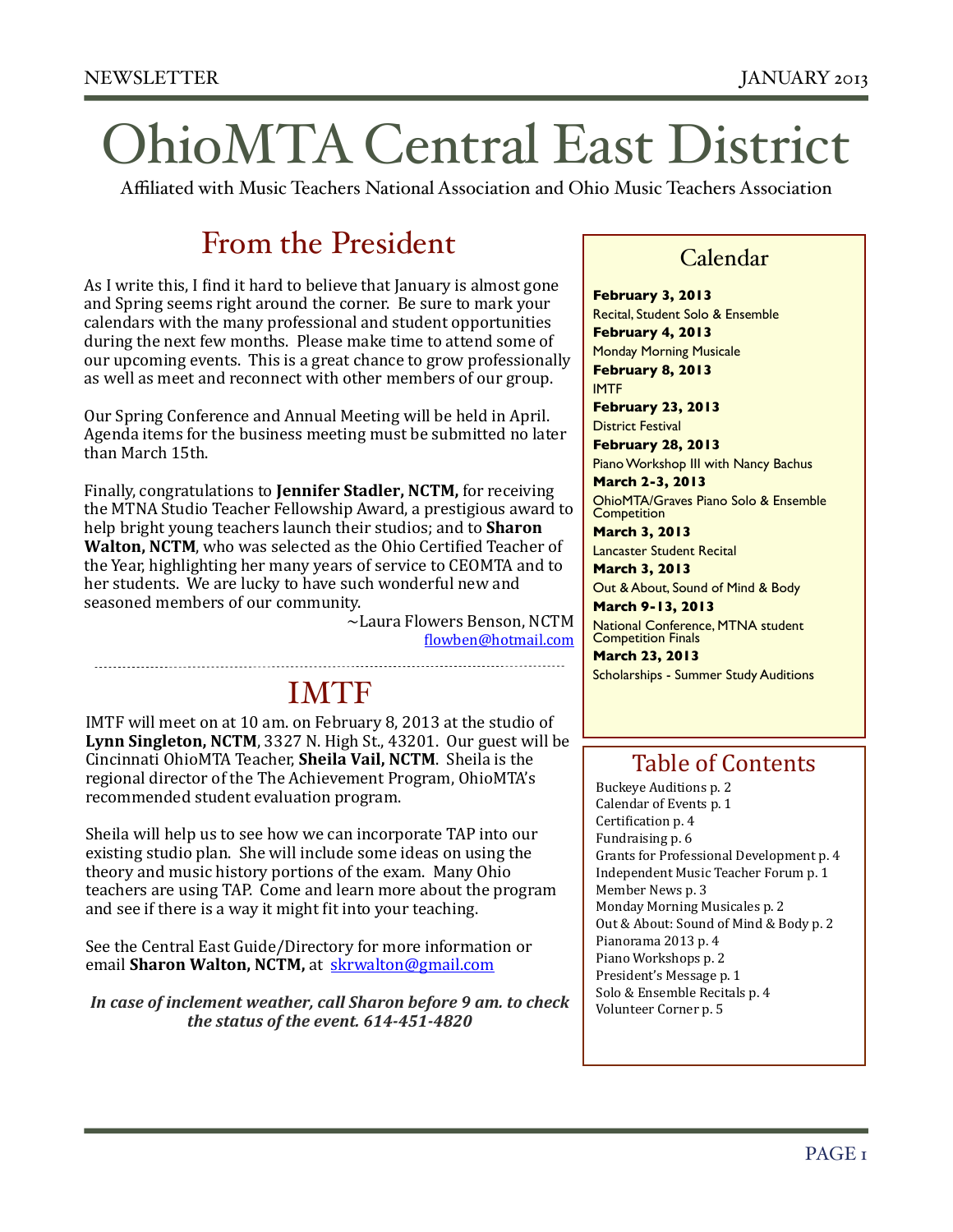### Piano Workshop

WORKSHOP III

Thursday, February 28, 10 to noon, at Graves Piano Recital Hall Nancy Bachus, NCTM presents: *Exploring Piano Classics – with Technique "Right "om the Start"* 

#### WORKSHOP II - MASTERCLASS

Dr. Sean Schulze gave the annual Martin Luther King Jr. Day Master Class on Monday, January 21, 2013, from 10 am to 1 pm, at Graves Piano Recital Hall.#

Participants included: **Abhijit (Abhy) R. Devalapura, (Sadoff)** performing *Variations on "Ah,)vous)dirai1je)Maman")*(K.#265),#Mozart;##**Abhik' Mazumder (Newcomb)** performing *Sonata in C major, K. 330, I. Allegro moderato, Mozart*; **Janet Li (Lusch)** performing *Sonatina in G major*, Beethoven*;)***Emily'Ghazarian (Mahamuti)** performing *Sonata no. 1, op. 2, no. 1 in F minor, I.Allegro,)*Beethoven;##**Diante'Graffagnino' (Singleton)** performing *Sonata op.* 53 in C major, "Waldstein," I. Allegro con brio, Beethoven; Wooju **Lee (Ripley)** performing *Ricercare and Toccata*, Gian Carlo Menotti.

 $\sim$ Gulimina Mahamuti, NCTM

### Out and About

#### SOUND OF MIND & BODY

Eleven#students#of#**Janice'Cahall**,#**Melissa'Robol,' NCTM, and Sharon Walton, NCTM, played at** Riverside Hospital in the lobby, Cancer Care center and acute rehab ward in November, and six did so early in January. One of the January performers also brought his cello and played 2 selections. We had a large group of patients and families in the acute rehab ward at the last concert, too.

The last of these public service performance opportunities will be the first Sunday in March. You are welcome to send students at any level whom you vet as having up to five minutes of performance ready (need not be memorized) music. Loud volume is not a problem this year since, due to ongoing construction, we no longer share the lobby with the volunteers manning the information desk. Email or send your students' names, names of their pieces, and their composers, and indicate generally the length of their performance (up to 5 min.) and the level of your students' proficiency so they can be divided into well balanced groups to travel to the three different performance locations.

 $\sim$ Melissa Robol, NCTM [mrobol8654@wideopenwest.com](mailto:mrobol8654@wideopenwest.com)

#### DISTRICT FESTIVAL

Please note the correct address for **Jennifer Stadler, NCTM**, should be 945 Euclaire Ave. Bexley, OH 43209. It is listed correctly on the website, but not in the Directory. Postmark deadline is January 26th. Email: [j.stadler@yahoo.com](mailto:j.stadler@yahoo.com)

#### BUCKEYE AUDITIONS

The Buckeye Auditions 2013 for Central East District will be held on Saturday, March 30, 2013. Please note that it is the Easter weekend. The deadline is Friday, February 15, 2013. Please check the following websites for all the information needed.

http://www.ceomta.org/student-events/buckeye[auditions](http://www.ceomta.org/student-events/buckeye-auditions) [http://www.ohiomta.org/state.asp?](http://www.ohiomta.org/state.asp?page=buckeyeauditions) [page=buckeyeauditions](http://www.ohiomta.org/state.asp?page=buckeyeauditions)  $\sim$ Sally Sansbury

#### MONDAY MORNING MUSICALES

We are still looking for members to come join us for our Monday Morning Musicale, Feb. 4th from 10am to 12pm. It's a great time to try out pieces, work on stage performance, and even have a goal to keep us practicing. Deadline is Jan. 28th.  $\sim$ Kathleen Sadoff

[thesadoffs@sbcglobal.net](mailto:thesadoffs@sbcglobal.net)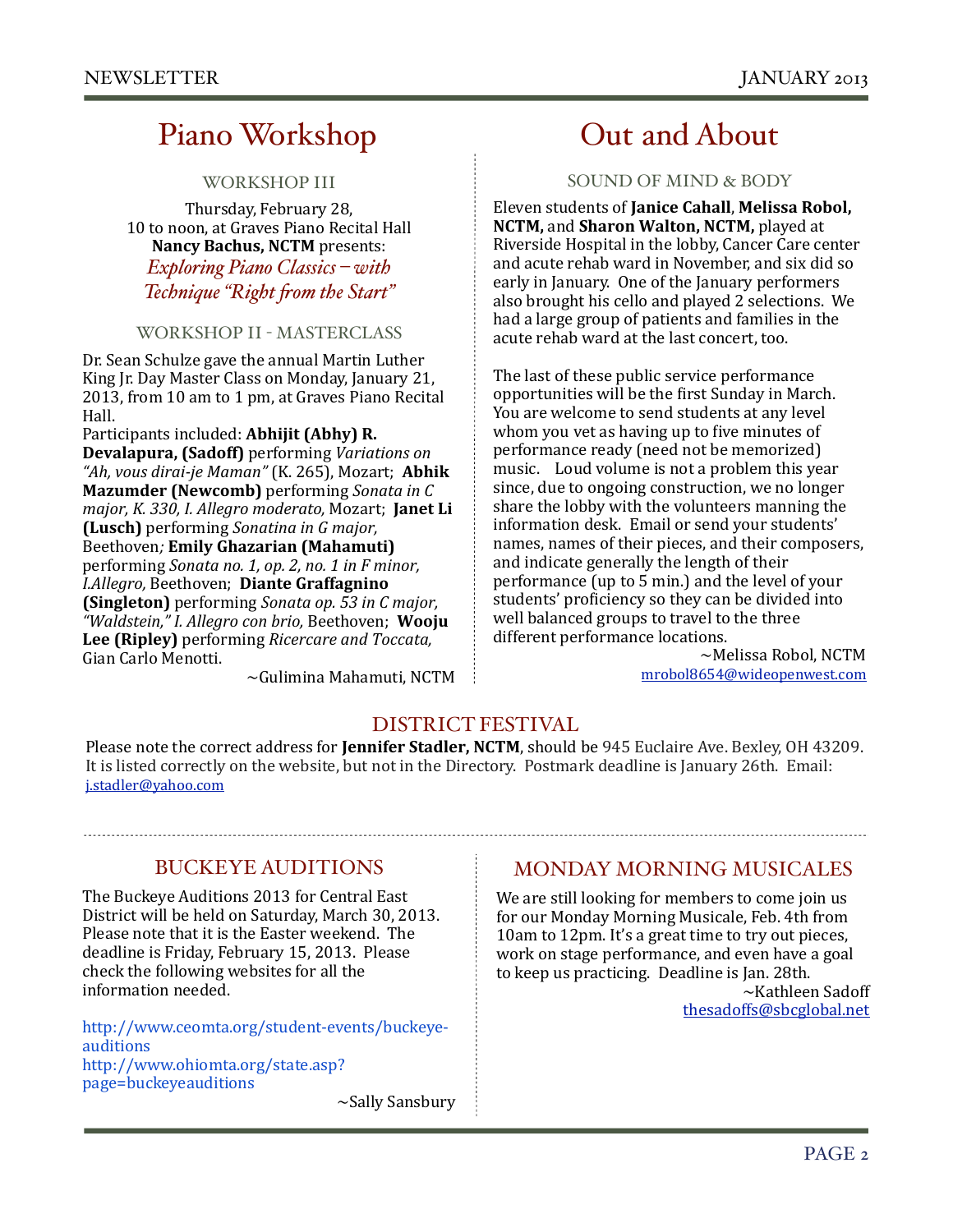MEMBER NEWS

### Congratulations to **Sharon Reich Walton, NCTM** Ohio Certified Teacher of the Year!

## Congratulations to **Jennifer Stadler, NCTM** National Winner of the

MTNA Studio Teacher Fellowship Award!

She will receive her award at the National Conference in Anaheim, CA.

#### **ARTICLE PUBLISHED**

An article by **Dr. Gulimina'Mahamuti,' NCTM**, Piano Teaching in 21 Century China, will be published in the 2013 March/April issue of *Clavier Companion.* 

## New and Renewed Members

Please update your Directory with the following members as of December, 2012. Cut out and paste on the blank page of your Directory. Welcome new and renewed members! - Susan Treer, Membership Chair

**Cedric Adderley** Composition 1010 Vernon Rd.<br>Columbus. OH 43209 Music Education Columbus, OH 43209 (803) 960-2099 [CedricAdderley@aol.com](mailto:CedricAdderley@aol.com)

**Patrick Cole Student Member** 94 W Park St. Westerville, OH 43081 (513) 740-6915 [patrick.cole@otterbein.edu](mailto:patrick.cole@otterbein.edu)

**Kayne Edwards** Student Member 1 S Grove St. SMC 12134 Westerville, OH 43081 (419) 217-7304 [kayne.edwards@otterbein.edu](mailto:kayne.edwards@otterbein.edu)

**Tyler C. Hahn** Student Member 1 S Grove St SMC 10800 Westerville, OH 43081 (740) 652-1626 [tyler.hahn@otterbein.edu](mailto:tyler.hahn@otterbein.edu)

Laura Lee Hickfang, NCTM Piano 1044 Stoney Creek Rd. Columbus, OH 43235-3457 (614) 885-8180 [llhickfang@live.com](mailto:llhickfang@live.com)

**Douglas P. Lizak Student Member** 1 S Grove St. SMC 11304 Westerville, OH 43081 (330) 354-8914 [douglas.lizak@otterbein.edu](mailto:douglas.lizak@otterbein.edu)

**Ryan A. Loth** Student Member 440 Kilkenny Ct. Pataskala, OH 43062 (740) 877-1477 [ryan.loth@otterbein.edu](mailto:ryan.loth@otterbein.edu)

**Jim McCullough Violin** 1405 Carriage Rd. Powell, OH 43065 (614) 841-1660 [jmccullo@columbus.rr.com](mailto:jmccullo@columbus.rr.com)

**Carl Andrew Olen <b>Guitar** Guitar 2185 Stratingham Dr. Theory Dublin, OH 43016 (614) 406-5443 [CarlOlen@columbus.rr.com](mailto:CarlOlen@columbus.rr.com)

**Linden J. Rost Student Member** 1446 Briarmeadow Dr. Columbus, OH 43235 (614) 726-0789 [linden.rost@otterbein.edu](mailto:linden.rost@otterbein.edu)

**Melissa K. Treharn** Student Member 12032 Mercer Rd. Alliance, OH 44601 (330) 428-0424 [melissa.trehard@otterbein.edu](mailto:melissa.trehard@otterbein.edu)

**Jim Williams** Piano 4895 Hallwood Ct. Musikgarten Hilliard, OH 43026-9693 (614) 767-0363 [jwilli26@columbus.rr.com](mailto:jwilli26@columbus.rr.com)

Please update the following members' information: **Susan Treer** New Phone: (614) 316-1019

**Jennifer Stadler, NCTM** 945 Euclaire Ave. Bexley, OH 43209 Email: j.stadler@yahoo.com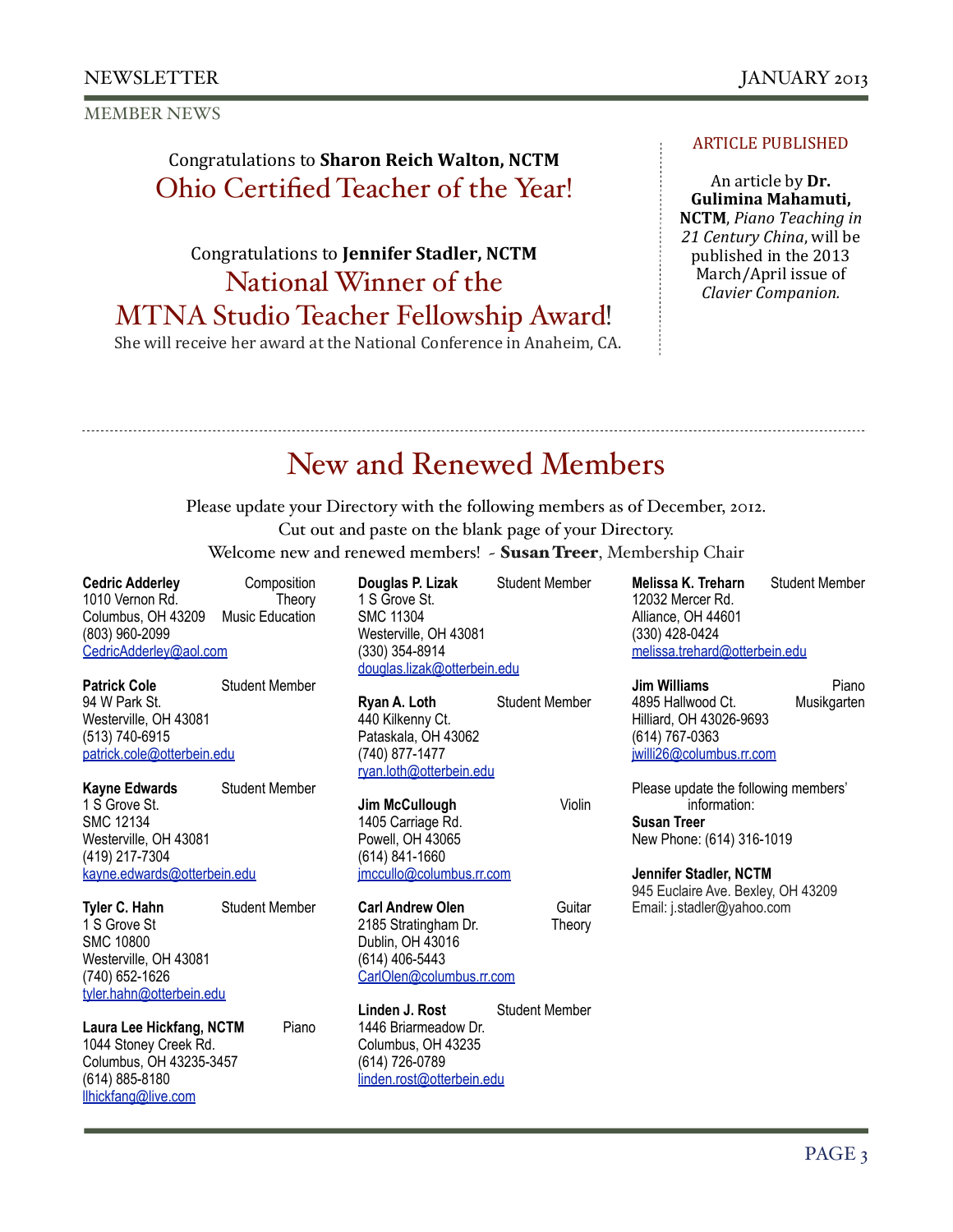# Certification: A Standard for Professional Excellence

In 2012, **Sharon Reich Walton, NCTM**, was chosen to represent the Central East District as the Nationally Certified Teacher of the Year. She then went on to be honored by the state as the Ohio Certified Teacher of the Year! We are proud of Sharon and grateful for her service to the music community.

It is now time to recognize the accomplishments and contributions of another colleague by nominating a certified teacher from our district for 2013. Any member can submit a letter of nomination for an individual who exemplifies the high standards of our profession. Nominations are due on February 15. You are welcome to contact the district certification chairman, **Carol Rein, NCTM**, for suggestions or clarification about the process of nominating a deserving colleague. Call 614-558-8185 or email crein@columbus.rr.com.

# Grant \$\$ Available

The Central East District is offering \$350 in professional development grants in 2013. Applications are due by May 30, and awards will be announced the following week. Consider what you need to take your teaching to the next level and put together a plan. Grants can cover fees for workshops and educational conferences, or the cost of studying with a master teacher or expert in an area of special interest. Highest consideration is given to applicants who show how their teaching will be directly enriched through their proposed plan.

Page 14 of the Directory includes detailed requirements and suggestions for submitting your application. Be sure to take advantage of this important opportunity!

Questions may be directed to **Naomi Hoyt**, Chairman of Grants for Professional Development. (614) 558-3548 or [naomibhoyt@yahoo.com.](mailto:naomibhoyt@yahoo.com)

### Solo & Ensemble Recitals

The next Solo and Ensemble Recitals are scheduled for Sunday, February 3, 2013, at Graves Piano & Organ Co. Be sure to get your registrations and participation fees in by Thursday, January 24, 2013 (postmarked). The recitals are open to students of all members who have studied for at least one year. They are a great performance opportunity for any well-prepared student, and the perfect chance for them to hear other fine students from our District. Detailed information can be found on pages 22 and 23 of the Activities Guide & Membership Directory and on our website: http://www.ceomta.com/student-events/recitals-solo-ensemble. Please contact Dr. Caroline B. Salido-Barta, Chair, at 614-751-9665 or thepianoartsstudio@yahoo.com, for additional questions.

### Pianorama 2013

Pianorama 2013 will be held on Saturday, November 2, 2013, at the Ohio State University School of Music in Weigel Hall. The repertoire for Pianorama 2013 has been finalized, and the selections should provide for two vibrant and entertaining performances. We thank **Cynthia Adams, Janice Cook, NCTM, and Suzanne** Newcomb, NCTM, who helped us choose this literature after playing through new duets as well as all the duet literature donated to our organization by the estates of Jim Somerville, NCTM, and Linda Cook.

The repertoire list and registration forms will be posted on our website http://www.ceomta.org/student-events/ pianorama and sent as a general email to member teachers in late February. For a hard copy of the

information, contact either Amy Girvin or Melissa Robol, **NCTM,** Co-Chairs, via our directory.

Completed registration forms must be postmarked by September 21, 2013. Remember that all performers must be registered in pairs and will pass auditions as partners, not as individuals. We will maintain a list of students seeking partners in case you do not have two students in the same level in your studio. Auditions will be held on Saturday, October 5, 2013 at Graves Recital Hall and Keyboard Room.

~Amy Girvin girvin1of5@yahoo.com ~Melissa Robol, NCTM mrobol8654@wideopenwest.com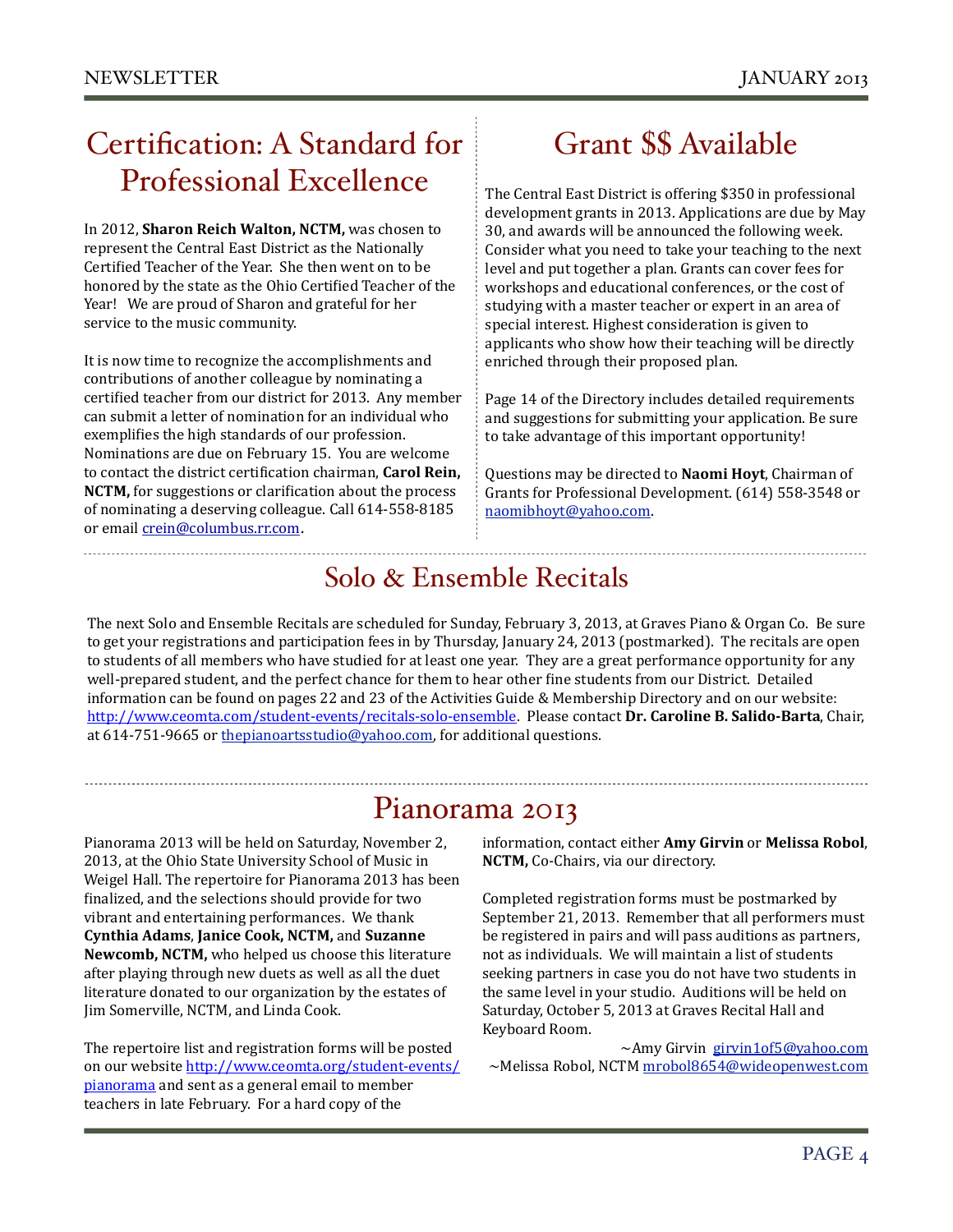# Volunteer Corner Thank You

Volunteers do not necessarily have the time; they just have the heart. ~Elizabeth Andrew

The Central East District of OhioMTA relies on many volunteers to make events run smoothly. Without their assistance, we could not offer the opportunities for students, teachers and the community that make us an outstanding MTA. This column is dedicated to honoring the teachers, students, parents and community members that have assisted our organization in recent months. Please notify us if your name has been inadvertently omitted. It is our intention to include every volunteer.

The following people have generously donated their time and talents to make our events some of the best Ohio has to offer:

**Janice Cook, NCTM** for leading the IMTF session on Intentional Practice; ; **Melissa Robol, NCTM** for Chairing Out & About, **Caroline Salido-Barta**, for Chairing the Solo & Ensemble Recital; **Sharon Walton, NCTM**, for Chairing IMTF, **Janice Cook, NCTM**, **Cynthia Adams**, and **Suzanne Newcomb, NCTM** for helping to select Pianorama literature; **Gulimina Mahamuti,** for Chairing the Piano Workshops; **Kathleen Sadoff**, for Chairing Monday Morning Musicales; **Susan Treer, NCTM** and **Suzanne Newcomb, NCTM**, for proofreading the newsletter.

Nobody can do everything, but everyone can do something. ~Author Unknown